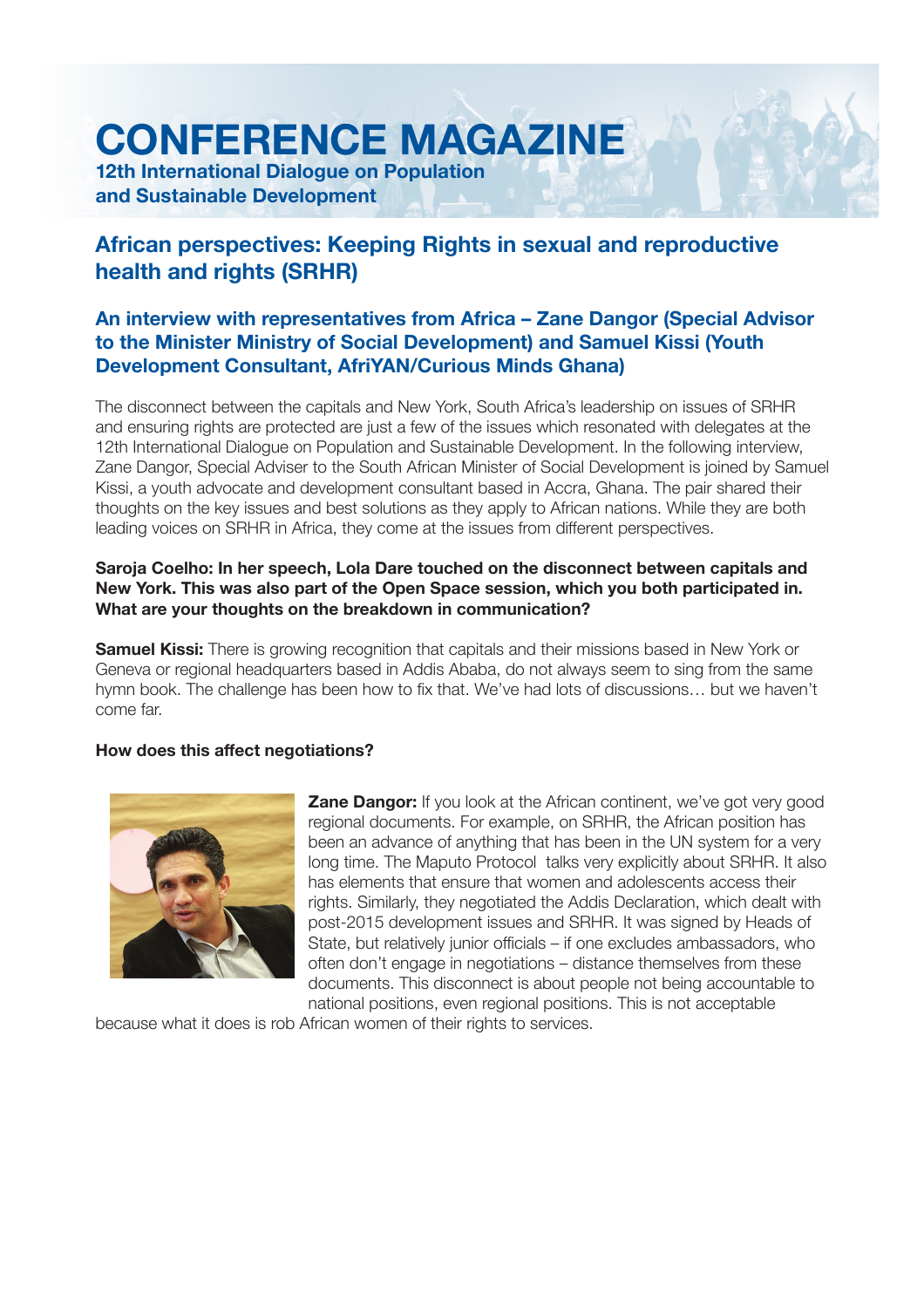#### **What kinds of solutions have you been discussing during this conference?**



**Kissi:** We need to work on increasing capacity: helping people to understand what their country position actually is. There was some debate about what a country position actually is but from my perspective, if you have laws and policies at the country level, these are obviously a guide. If you are implementing programs from a national perspective – that obviously indicates where your country leans. Too often there are people taking part in negotiations who are not aware of what is happening at the country level. People who represent the government are able to say whatever they want and get away with it because there is really no accountability mechanism in place. They make interventions based on their own personal convictions, sometimes

based on misinformation.

#### **Mr. Dangor, let's speak a little about South Africa's special position. South Africa is quite vocal on SRHR. How can South Africa reach out to other African nations?**

**Dangor:** Let's look at why South Africa is vocal on these issues. South Africa experienced immense levels of oppression under the previous system. With the dawn of democracy there was a very explicit  $decision - a$  "revolutionary window" – that there would be no discrimination based on gender, race, class, sex, sexual orientation. That is enshrined in the constitution. We're still dealing with getting service delivery, but the ideas are there.

Our position is special because of where we come from. It's a very powerful inspiration in terms of how we see ourselves moving forward.

What we are doing with the rest of the continent is engaging in dialogue about why it's good to have these sorts of policies in place: it saves lives. We talk about why rights make a difference in the lives of individuals that are being oppressed. So a young woman who does not get access to rights, what is the impact on her life? When it comes to a transgendered individual who does not get the kind of documentation she requires for getting jobs. There is a clear disconnect between the way she is being treated in law and the way she looks and feels and thinks.

These are very practical things we are talking about. The impact on ordinary people. That's what we want to discuss with people on the continent.

#### **How can cross-regional alliances on issues of SRHR be built and strengthened?**

**Kissi:** We need to begin in the areas where we agree. There's a lot of common ground here. From this, we can build a dialogue on the issues where we seem not to agree.

Unfortunately, the space of a negotiation doesn't offer the chance for such dialogue. Perhaps we need to look at having certain spaces where we are not necessarily pushing towards an agreed outcome but looking at just understanding each other.

**During day two of this conference, the delegates discussed ways to ensure that SRHR**  is part of the emerging development framework. The final R in that is for 'rights'. This **seems to be a real sticking point. There are those who can get onboard with sexual and reproductive health, but there is some apprehension about rights. What is your experience with this?**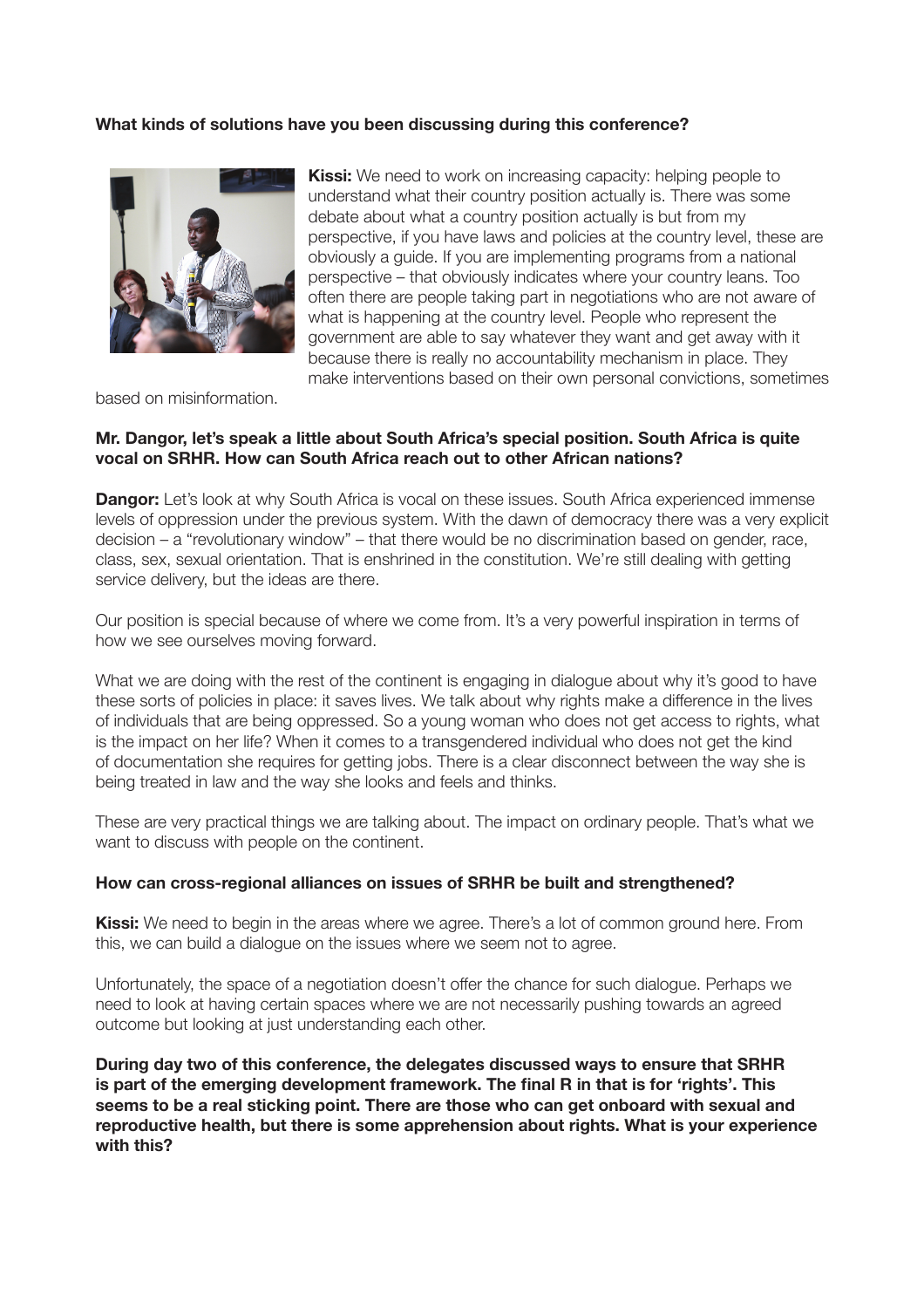**Dangor:** The issue of rights is seen as controversial to some people because they don't understand what rights are included, what rights are excluded. I think we need to reframe it: one cannot guarantee services to any individual in any country unless that service is backed-up by the person having the right to those services.

Part of the work here is dialoguing with people. Discussing what the rights would be. What they mean, what they don't mean. Is there any justification for excluding anybody from the international human rights instruments? Whether it's social rights, political rights, cultural rights, economic rights, You can't separate them – they are all integrated and interdependent.

**Kissi:** There has been a lot of paranoia in many of our countries around the issue of rights. We need to unpack this and help policy makers understand exactly what we mean when we say rights.

#### **Can you give me an example?**

**Kissi:** When some people hear "rights" they only think of one or two issues: sexual orientation and gender identity. And they think of abortion. That's it. So everything else that comes with it  $-$  the right to health, the right to education, the right to be free from discrimination, the right to protection from inhumane treatment, torture, violence – none of this comes to mind. If we start from principles like that, I think we'll get a lot more people on board.

#### **African countries have the highest maternal mortality rates for young women in the world. At the same time, there is an enormous amount of resistance in this region to SRHR being included in the post-2015 development framework. Why is that?**

**Dangor:** A lot of the mortalities and morbidities are linked to unsafe abortion. Safe abortion under the right conditions saves lives. Unsafe abortion actually results in massive bleeding, all sorts of illness, and very often death. The other kind of complications linked to maternal mortality is the link of HIV and AIDS. When you talk about SRHR, you must talk about HIV and contraception. That's why we talk about modern means of contraception – to prevent pregnancy but also to prevent sexual transmitted diseases.

Maternal mortality is also a problem because of existing health systems. Lack of investment and poor access to resources. That's the big bug bear of African countries. We are denied the ability to mobilize our own resources because we are not in control of the resources that we have internally. It's always circumscribed by global financial rule or some other northern national doing the extraction. Or taxation moving out of the system. These things are all interlinked. They all compound the problems of maternal mortality. So when we tackle them, we have to tackle them in their entirety. We're actually asking for changing the rules so that we can take control of our oil resources, our coal resources, our aas resources – and use these for the development of our own countries in a way that makes sense.

#### **As you continue your work to ensure that SRHR is included in the development framework, what are your main priorities over the next few months?**

**Dangor:** We need to ensure that we don't change the 17 targets that have been identified. We had lots of negotiations to get at least acceptable language on reproductive rights. Now, we need to look at those indicators, look at how we refine them to ensure delivery. For example, comprehensive sexuality education is a key component of SRHR. Unsafe abortion as a target must be dealt with. One of the indicators needs to talk about reducing maternal mortality and morbidity linked to unsafe abortion.

**Kissi:** I agree that the 17 goals provide a very solid basis. In my ideal world, there would be an opportunity to open up a bit, to include more of the issues that affect young people. I don't think we